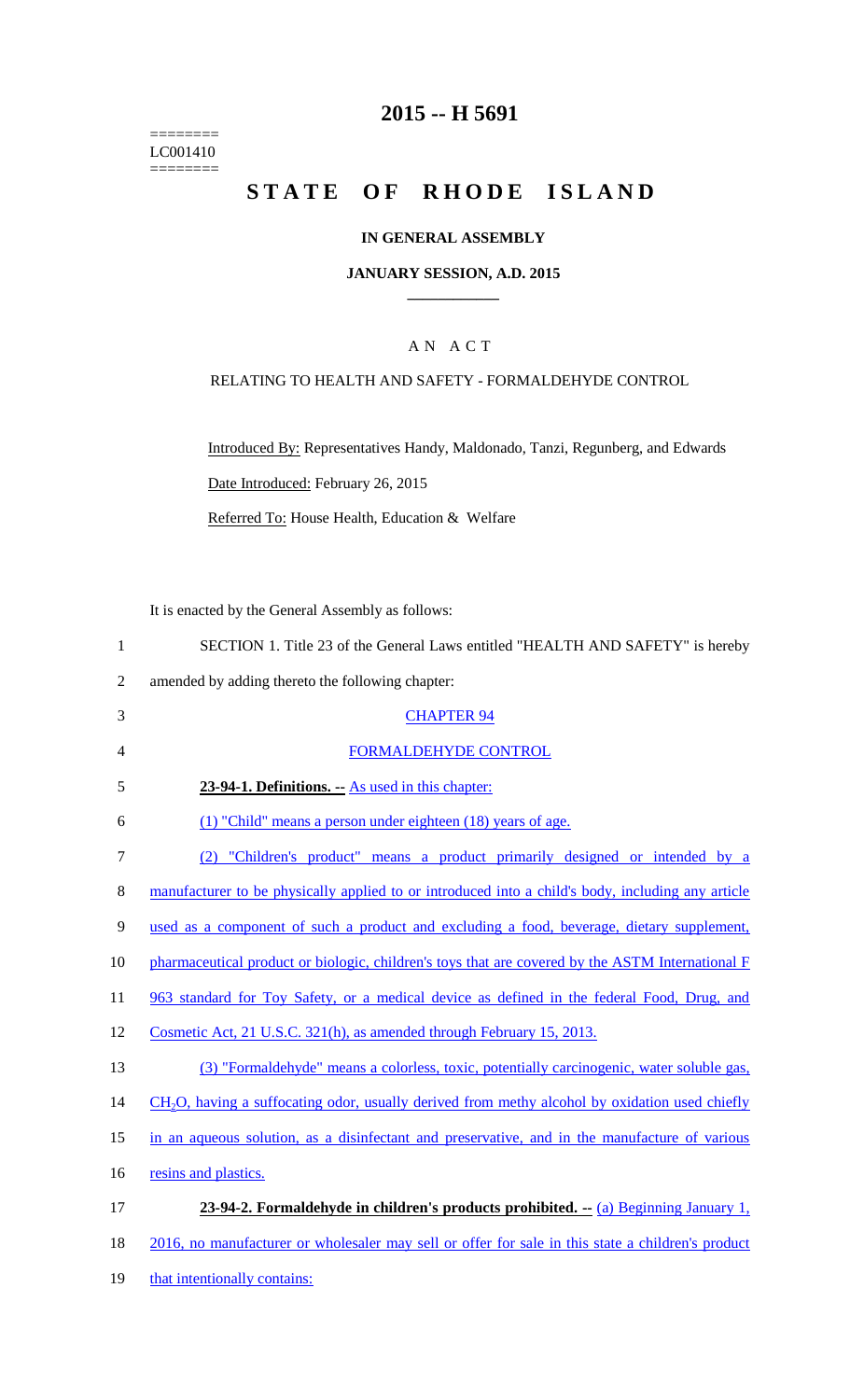| (1) Formaldehyde, including formaldehyde contained in a solution; or                                |
|-----------------------------------------------------------------------------------------------------|
| (2) Intentionally added chemical ingredients that chemically degrade under normal                   |
| conditions of temperature and pressure to release free formaldehyde at levels exceeding a de        |
| minimus level of five one-hundredths of one percent (0.05%).                                        |
| (b) Beginning January 1, 2016, no retailer may sell or offer for sale in this state a               |
| children's product that intentionally contains:                                                     |
| (1) Formaldehyde, including formaldehyde contained in a solution; or                                |
| (2) Intentionally added chemical ingredients that chemically degrade under normal                   |
| conditions of temperature and pressure to release free formaldehyde at levels exceeding a de        |
| minimus level of five one-hundredths of one percent (0.05%).                                        |
| 23-94-3. Formaldehyde replacement prohibited. -- (a) A manufacturer shall not                       |
| replace a chemical whose use is prohibited by this chapter with a chemical known to the             |
| manufacturer to have been identified on the basis of credible scientific evidence by a state,       |
| federal, or international agency as being known or suspected with a high degree of probability to:  |
|                                                                                                     |
| (1) Harm the normal development of a fetus or child or cause other developmental                    |
| toxicity;                                                                                           |
| (2) Cause cancer, genetic damage, or reproductive harm;                                             |
| (3) Disrupt the endocrine or hormone system; or                                                     |
| (4) Damage the nervous system, immune system, or organs, or cause other systemic                    |
| toxicity.                                                                                           |
| 23-94-4. Penalties and enforcement. -- (a) Anyone violating or failing to comply with               |
| any of the requirements of this chapter shall be punished by a fine not to exceed five thousand     |
| dollars (\$5,000).                                                                                  |
| (b) The director of health may seek legal, injunctive, or other equitable relief to enforce         |
| this chapter.                                                                                       |
| (c) The remedies and penalties provided in this section are cumulative and not exclusive.           |
| 23-94-5. Severability. - If any provision of this chapter or the application thereof to any         |
| person or circumstances is held invalid, the invalidity does not affect other provisions or         |
| application of this chapter which can be given effect without the invalid provision or application, |
| and to this end the provisions of this chapter are severable.                                       |
|                                                                                                     |

 $=$ LC001410  $=$